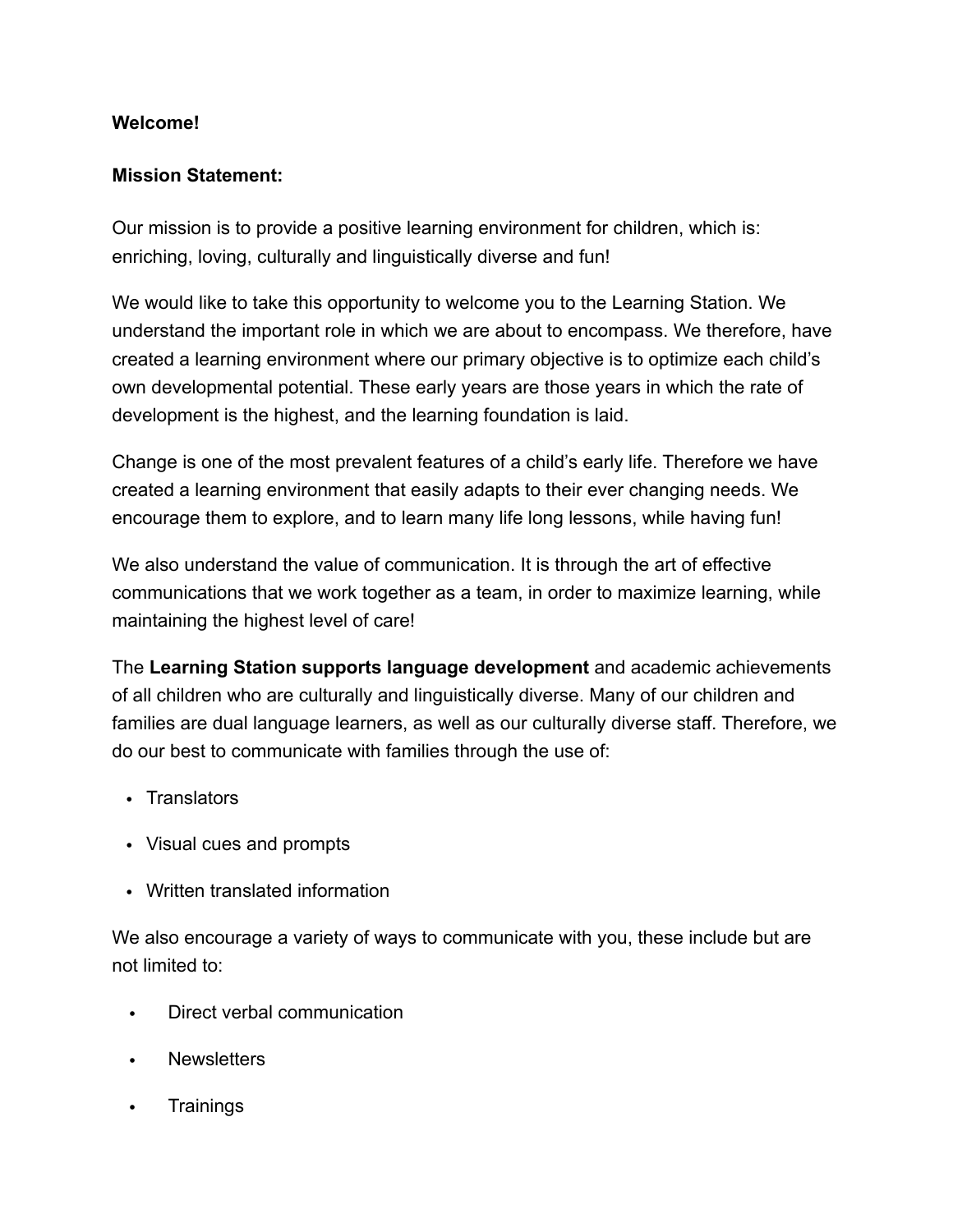- E-mail
- Phone calls
- **Texting**

Our website is: <https://www.thelearningstationschool.com>

### **Conferences:**

Parent/teacher conferences can be scheduled Monday through Friday from 1:00 - 2:00, over nap time. If these times don't work for you, please contact your child's teacher to make other arrangements.

### **Philosophy:**

Several factors are fundamental to the optimal development of any child. One involves the experiencing of a wide variety of activities which allow the child to learn, acquire and refine skills. These activities should permit the child to consider alternative solutions, to access the outcomes associated with each solution in order to determine the optimal course of action. Such activities should foster independence, including the child's eventual ability to set their own goals and standards.

We also value the importance of creating a warm, loving, and nurturing environment that allows the adults and children to formulate a positive relationship and bond. It is important to note, that it is through these relationships that children learn to trust other adults and peers, which allows children to experiment, learn and then grow from their environment.

### **Program Dimensions and Curriculum:**

Our curriculum is based on 7 program dimensions. We understand that development occurs in all areas of a child's existence. Therefore, we have devised our curriculum to incorporate the following in order to expose children to many opportunities.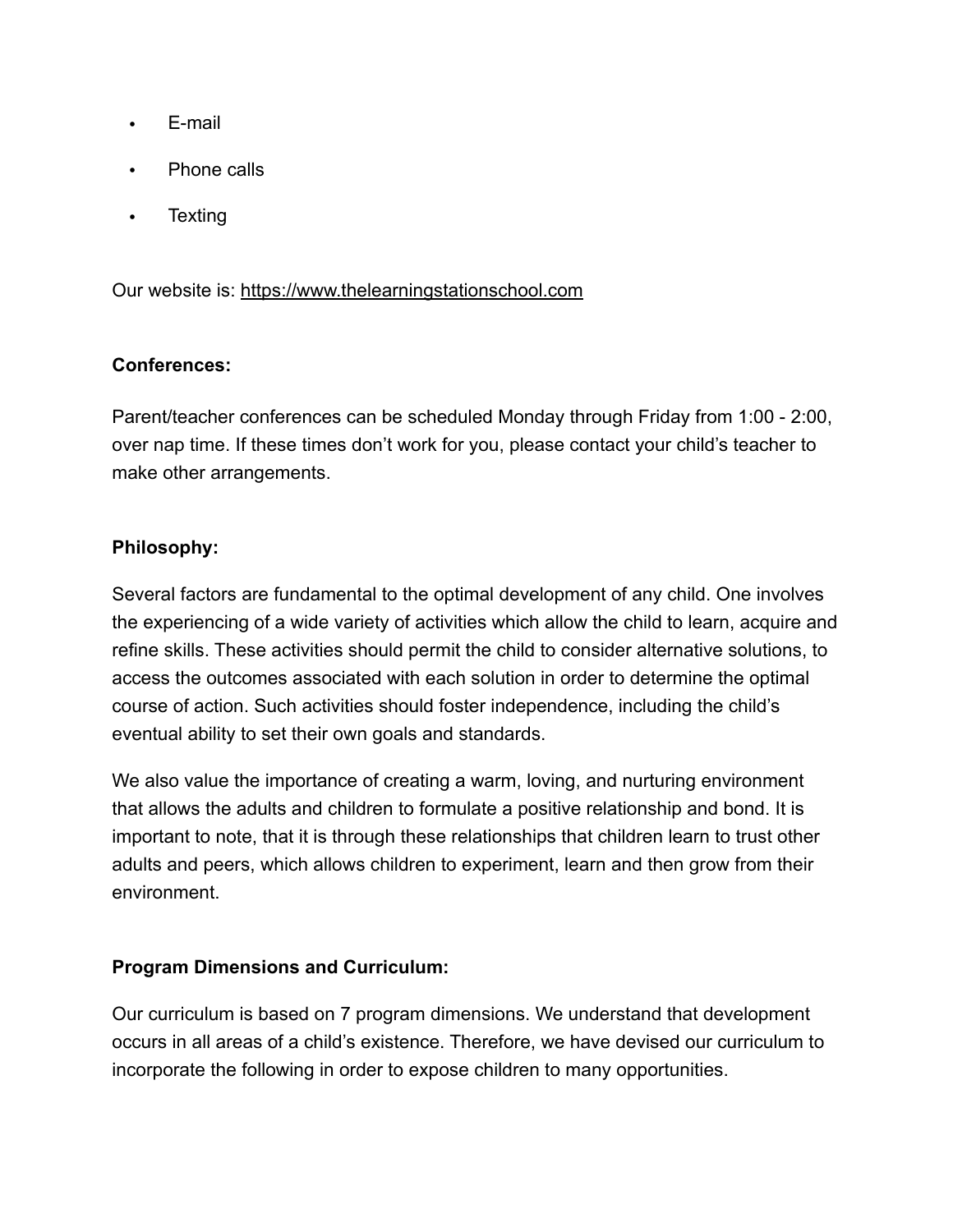- 1. **Communication or linguistic activities** those tasks that are traditionally associated with pre-academic or academic experiences which allow the child to convey information through non-verbal, vocal, verbal, and eventually written modes.
- 2. **Cognitive Activities** classifying objects, putting material in order along dimension, colors, numbers, time, volume, etc.
- 3. **Spatial Activities** to allow practice in finding one's way around the environment, formulating mental images of objects and then transforming them into reality.
- 4. **Music** to allow the perception and creation of pitch, rhythmic patterns, language, and the appreciation of music.
- 5. **Motoric Development Fine motor** skills through manipulations, puzzles, scissors, pencils, crayons, and markers. **Gross Motor** skills through running, climbing, jumping, dancing, skiing, etc.
- 6. **Interpersonal Experiences** to help children become acquainted with themselves, to gain a sense of identity and a realistic concept of capabilities and potential.Selfawareness in emotions, capabilities and self-care.
- **7. Social and emotional development** to guide children in relationships with peers, through friendship and conflict. Self-awareness in emotion regulation and response.

Once we have taken the program dimensions into account, we formulate our curriculum based on the developmental needs of the children. Our developmental curriculum is coordinated with two thematic systems over the course of the school year. One is the concentric curriculum, which places the initial focus of the activities on the most important person to any child, himself. The focus then shifts to the immediate family, then on to the extended family, the child's home, his neighborhood, and eventually expands through their town, state, country, world, and solar system. The culminating activities for the year return the focus on the individual. The emphasis being on the changes that have occurred, including the greater skills the child now posses. Interwoven within this concentric theme is the seasonal theme: Fall, Winter, Spring, Summer, and then all of the Holidays there within.

Thus a strong developmental foundation is integrated to form the basis of planning. Specific activities are chosen which assure the broadest range of developmental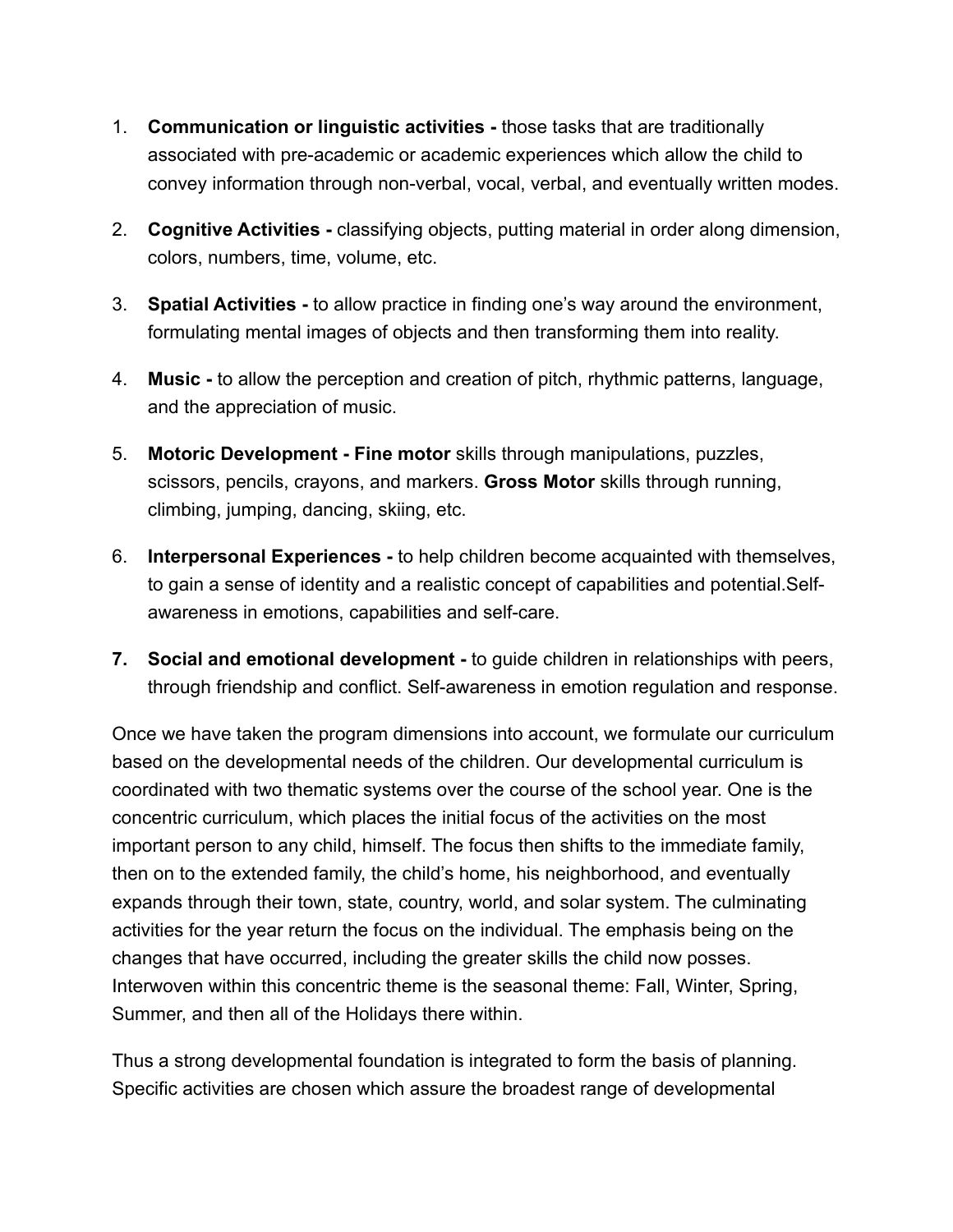expression, and are aligned with the Pennsylvania Early Learning Standards. To expand upon our curriculum, and keep up to date with evolving ideas and information, we refer to Teaching Strategies: **Creative Curriculum**. This curriculum focuses on the whole child approach, which emphasizes the development of skills in all areas of a child's life. This includes math and literacy skills, as well as social-emotional, physical, and cognitive skills. We believe this supports our philosophy by helping the children learn effective communication, problem solving skills, and the ability to think in concrete vs. abstract ways.

## **Healthy Bodies Project**

We have been working with Penn State as they conduct a research study on the health and wellness of children. The goals of the program include healthy eating, active lifestyles, and healthy behavior development. We believe this project further supports our philosophy, especially because food is such an important part of our day. We love how they are providing us with ideas and materials to expand our knowledge on different foods out there, and giving the children an opportunity to try something new.

We have implemented this curriculum in all of the classrooms as often as the activity permits.

## **Daily Schedule:**

| 7:30 - 8:30     | Welcome, Breakfast, Free-play, Bathroom and Diapers          |
|-----------------|--------------------------------------------------------------|
| $8:30 - 9:30$   | Outside Time (will vary with classrooms, weather permitting) |
| $9:30 - 10:00$  | Circle Time                                                  |
| $10:00 - 11:00$ | <b>Activity Time</b>                                         |
| 11:00 - 11:15   | <b>Story Time</b>                                            |
| $11:15 - 12:00$ | Lunch, Clean-up, Free-play                                   |
| 12:00 - 12:30   | <b>Bathroom and Diapers</b>                                  |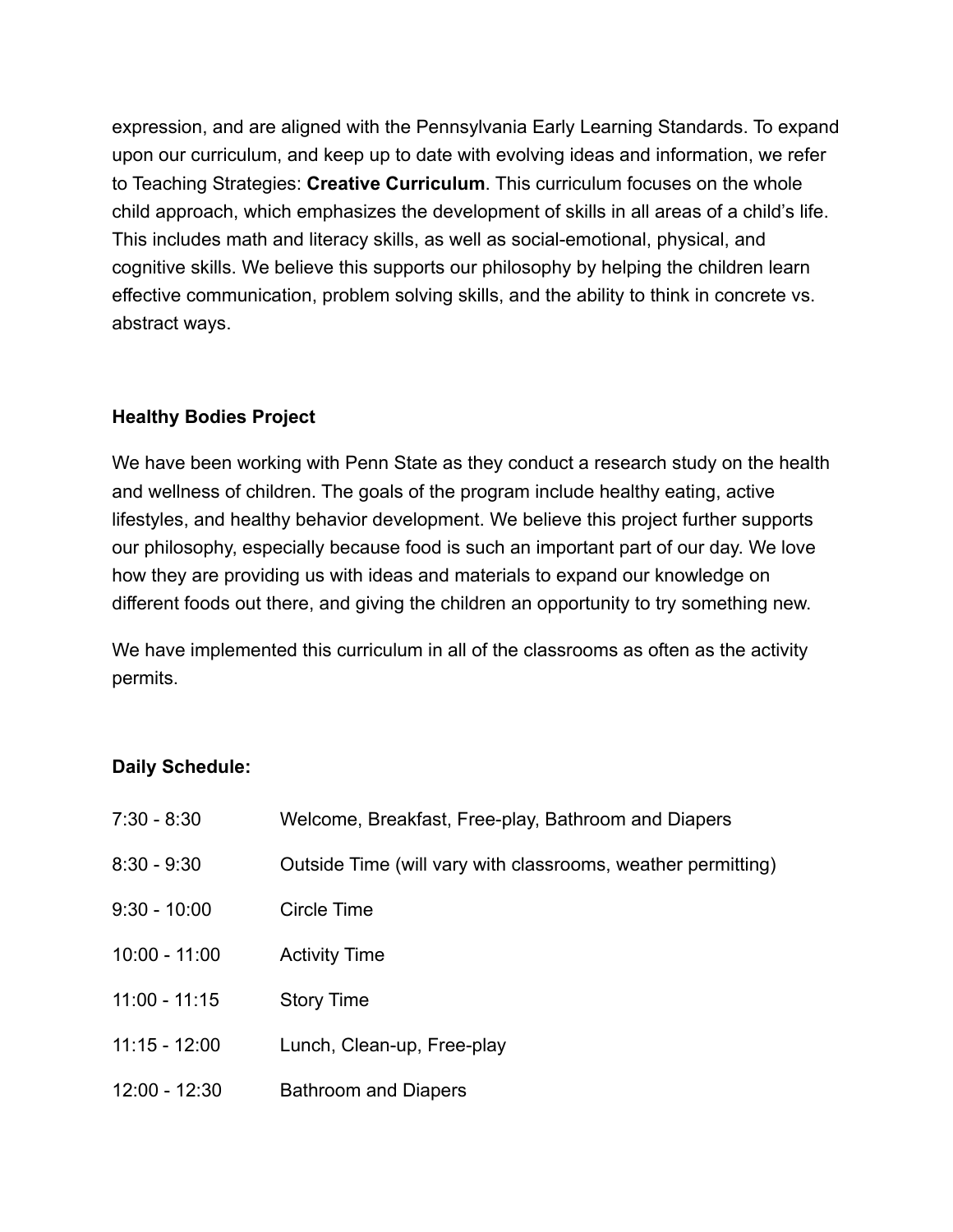| $12:15 - 12:45$ | Outside Time (weather permitting)           |
|-----------------|---------------------------------------------|
| $1:00 - 3:00$   | Nap Time, Number concepts, Free-play        |
| $3:00 - 3:45$   | Snack, Diapers, Free-play                   |
| $3.45 - 4.00$   | Circle                                      |
| $4:00 - 5:30$   | Outside Time, Free-play, Prepare to go Home |

\*Please note, this schedule gives you a basic idea of our day. However, depending upon the needs of the classroom, these times and activities can change.

### **Pre-K Counts Program**

Within our program, we have one Pre-K Counts classroom. This program provides early childhood education funding for 3-4 year olds in families that meet specific size and income guidelines. Unlike the rest of our classrooms, this program follows the SCASD calendar. The hours for this program are 9:00am - 2:30pm. If you are in need of wraparound care, we do provide this at an additional cost.

Daily Schedule:

| $9:00 - 9:30$   | Arrival/Breakfast             |
|-----------------|-------------------------------|
| $9:30 - 10:00$  | <b>Morning Meeting/Circle</b> |
| $10:00 - 10:40$ | Large Group Activity          |
| 11:00 - 11:45   | Lunch                         |
| $11:45 - 12:30$ | <b>Outside Time</b>           |
| $12:30 - 2:00$  | Center Time/Choice Time       |
| 2:00 - 2:30     | <b>Snack Time</b>             |

## **Health and Illness Policy**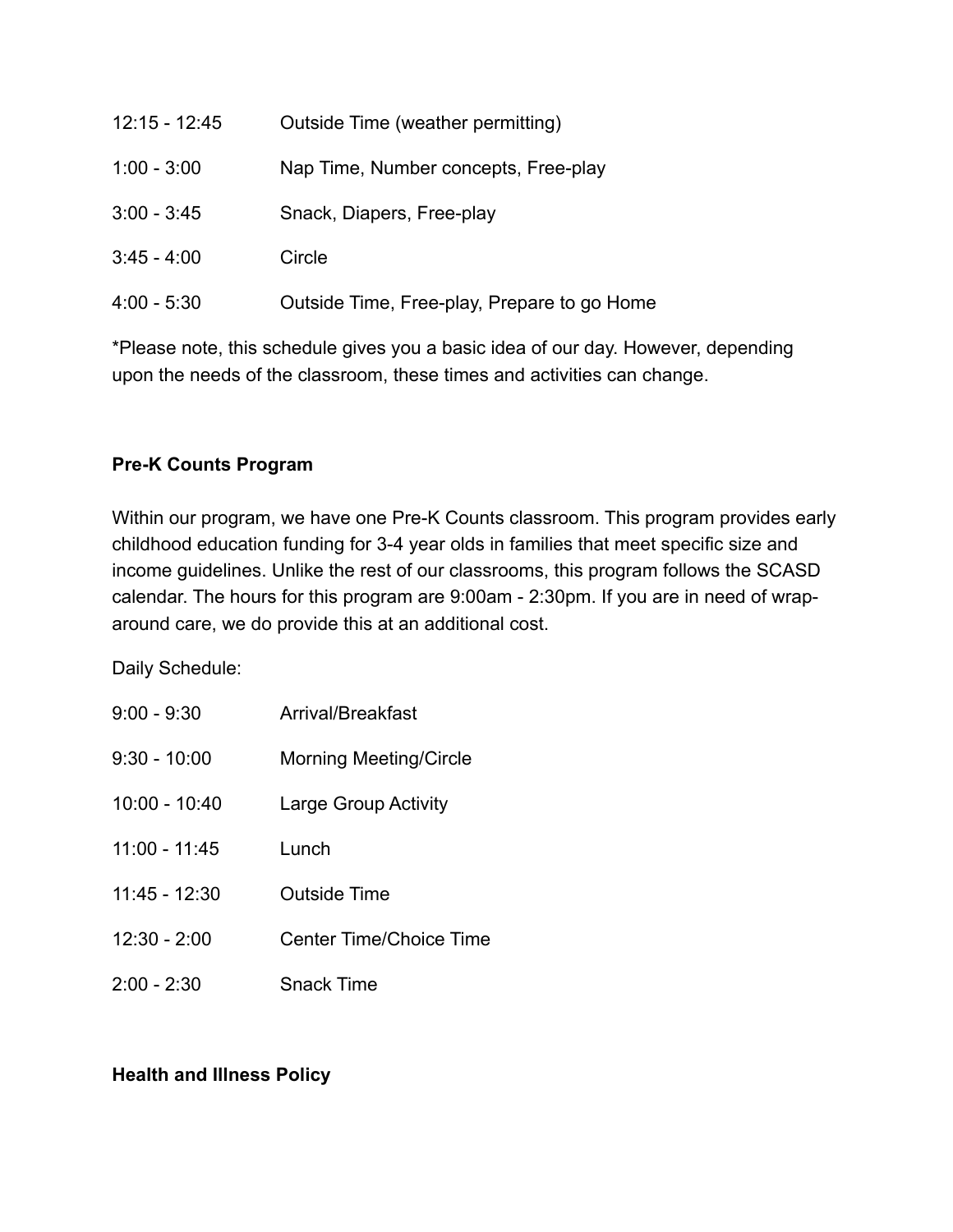As working parents ourselves, we understand that being away from our jobs for any length of time can be troublesome. Illness is an ongoing issue in all group settings. While we do our best to control contagions, we realize, there may be times when a child needs to be excluded from other children, and we reserve the right to deny care. Therefore, we have adopted the guidelines from the American Academy of Pediatrics, as well as, the U.S. National Health and Safety Performance Standards. For more information please consult your Lead Teacher.

For protection of all children and staff, your child should be kept home or will be sent home if they display any of the following symptoms:

- When an illness prevents your child from participating comfortably in activities determined by your child's teaching team.
- When an illness results in a greater need for care than the teachers can provide without compromising the health and safety of other children in their room.
- A temperature above 100.4 degrees. Your child must be fever free for 24 hours without fever reducing medicine, as well as medicine used for comfort.
- Your child must stay home a minimum of 24 hours after vomiting
- Uncontrollable Diarrhea. Your child must stay home a minimum of 24 hours after diarrhea.
- Lethargy that is more than expected tiredness
- Uncontrolled Coughing
- Difficulty with breathing
- Unconsolable and persistent crying

Please remember, that we are not limited to these symptoms. If your child is really not feeling well, you may be called! We encourage you to have your child seen by a healthcare Professional!

### **Contagious Illnesses:**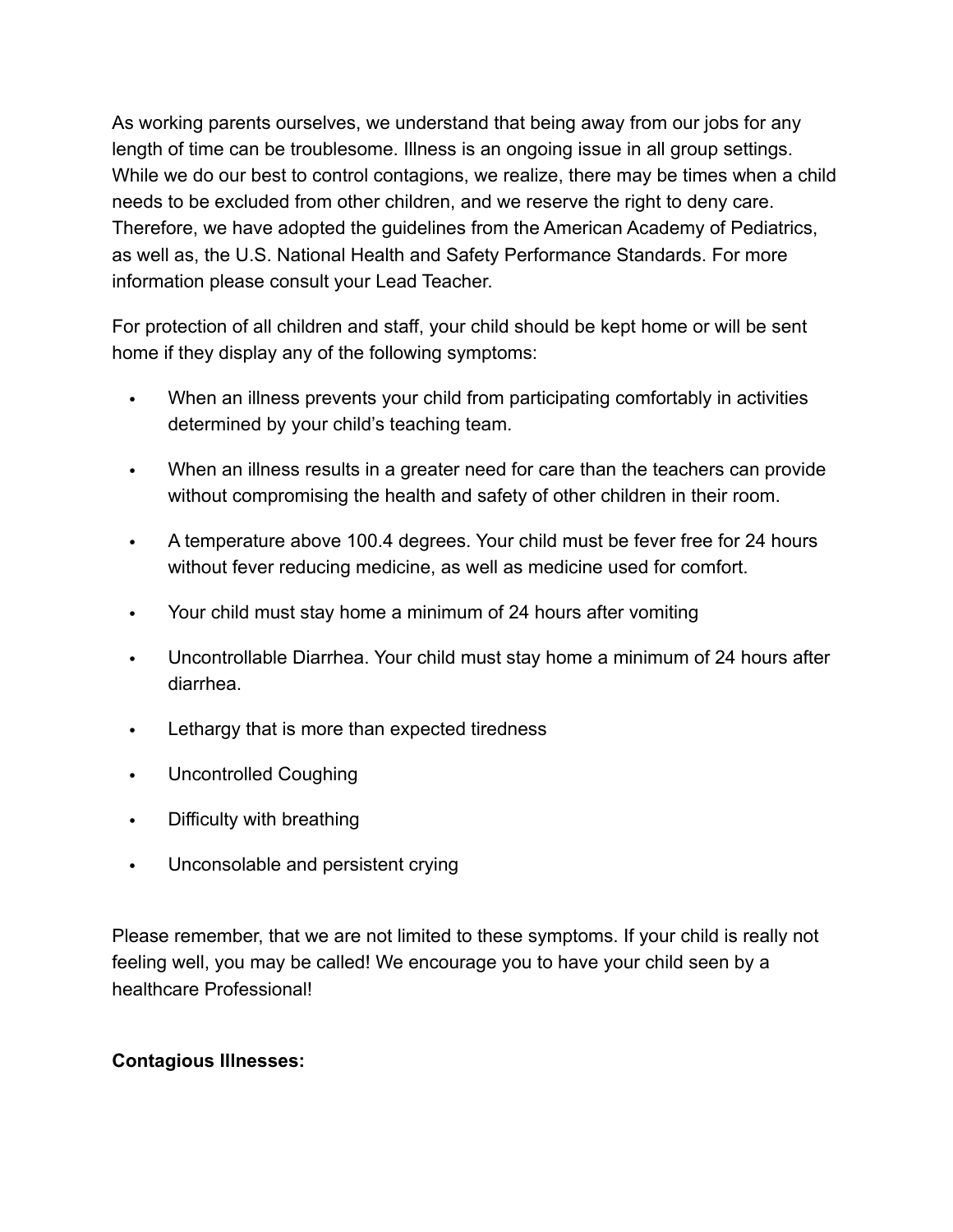Parents should keep their children home if they have a contagious illness. Please notify your child's teacher if your child has been diagnosed with a contagious illness. We require your child to remain home during the first 24 hours on an antibiotic. Here is a list of contagious illnesses:

- **Strep Throat**
- Viral Infections (Influenza, RSV, COVID-19, etc.)
- Mumps and Measles
- Hand Foot and Mouth
- Chicken Pox
- Pink Eye
- Head Lice
- Impetigo
- Unexplained illness

We are not limited to these illnesses, and we reserve the right to deny care. Please consult your healthcare Professionals.

## **Medications:**

When it is necessary for your child to receive medication, we encourage you to attempt a medication schedule that does not include school! However, we understand that this is not always doable. Therefore, we have specific guidelines that need to be followed:

- **All** Medication must be in its original container, with your child's name on the container with correct dosage.
- Medication must be accompanied with medical permission from your doctor, with specific instructions, and your signature - giving us permission to administer.
- Non-Prescription Medication cannot be given without written permission from your child's healthcare professional as well as yourself.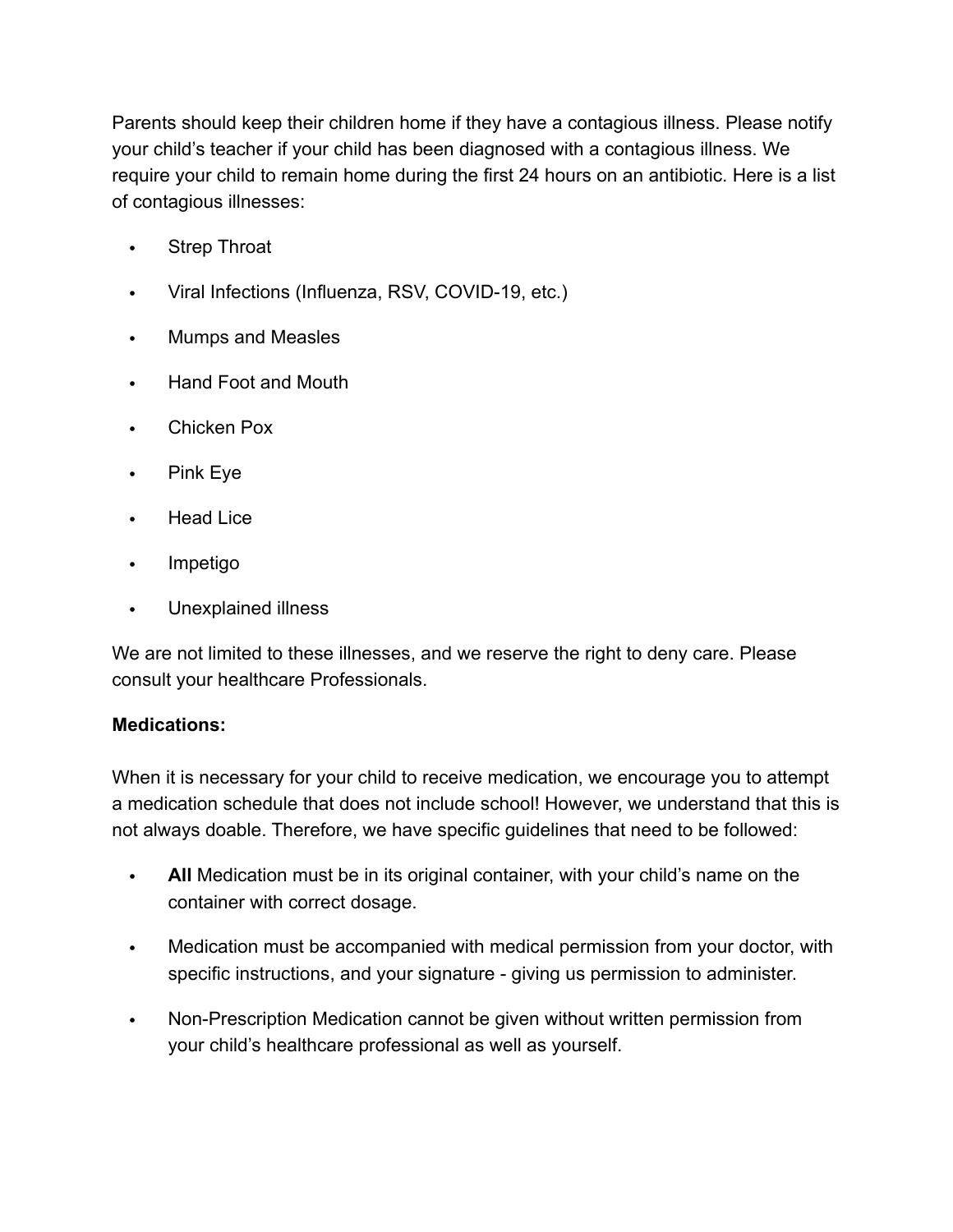**Please note: we will be unable to administer any medications without proper documentation and procedures.** 

## **Food Safety, Allergies, and Dietary Restrictions:**

Due to the diversity in our school, we understand the importance of diet within each individual family and child. We strive to do our best to allow individual meal plans accessible to children when necessary by providing vegetarian options and egg free options throughout the week. We provide cow's milk daily to children during lunch, as well as water if your child does not prefer dairy. If necessary, we will accept another form of milk (such as soy milk, almond milk, cashew milk, etc.), but restrictions do follow. All outside milk must be labeled with your child's name, and handed to their teacher unopened. When opened, we will label the milk with the date, and the milk must remain in our refrigerator. If we are unable to meet your child's dietary needs, you are permitted to bring in lunch for your child in a closed container labeled with your child's name.

When an allergen is present, parents are required to provide a signed copy of the "Authorization for Emergency Care of Children with Severe Allergies" form, that we will provide to you. This form includes extensive information about the child's allergen, and the action plan in place in case of an emergency.

## **Mealtimes and Nutrition:**

We provide healthy homecooked meals daily, while incorporating local and fresh foods into our meal planning. We understand the important role that early exposure to a variety of foods can create positive eating habits that carry on throughout their lives! Furthermore, we want children to understand the important role that nutrition plays in their life. Therefore, we incorporate the **"Healthy Bodies Project**" curriculum into our weekly planning.

Water and milk are offered at mealtimes and throughout the day. Our milk is provided by Meyer Dairy which is a local farm.

We provide fresh fruits and vegetables daily to the children in our program. Our homecooked meals are designed to incorporate a wide variety of fresh fruits and vegies into your child's daily diet. We limit the amount of foods that are high in fat, sugar, salt, and preservatives.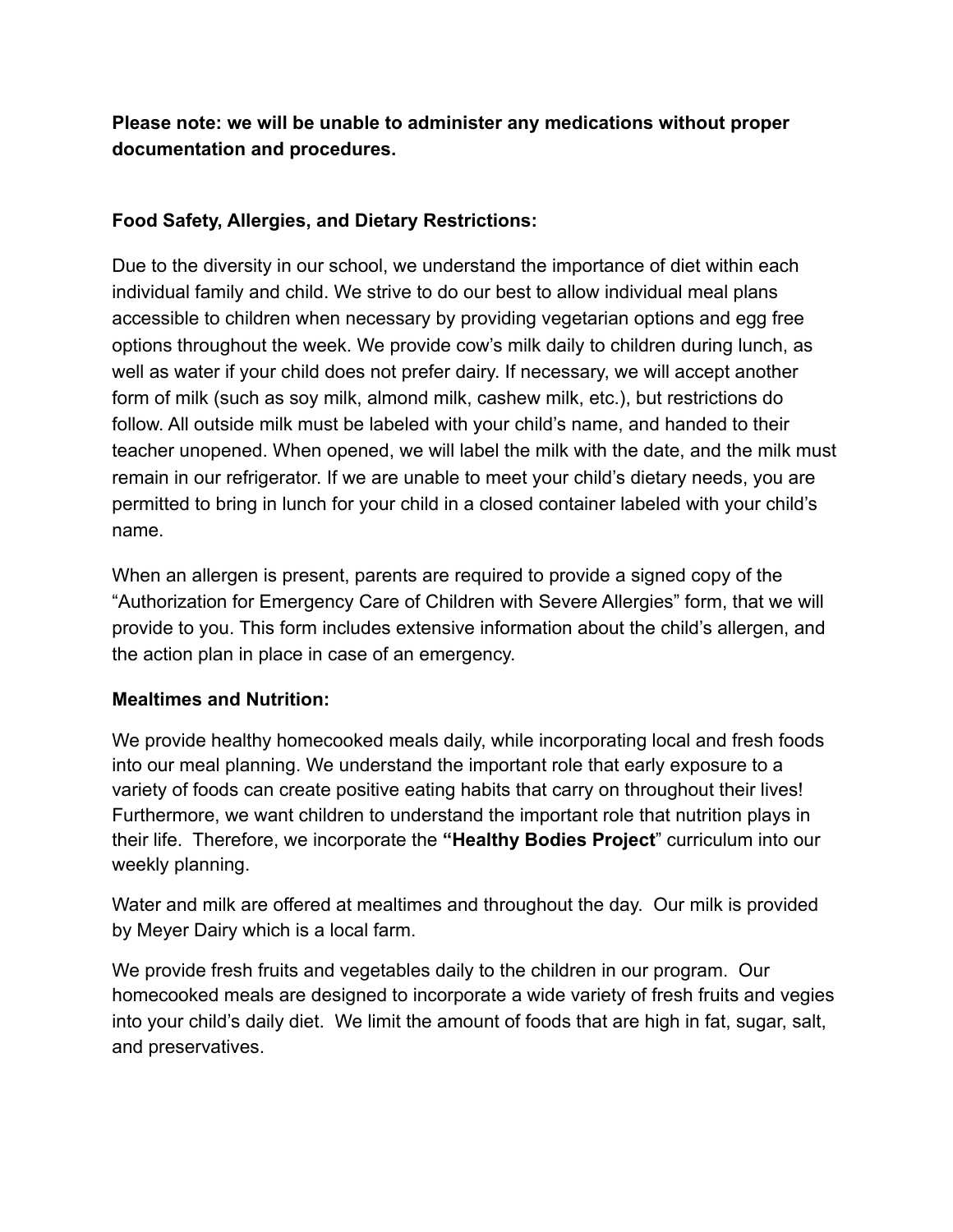We encourage language development and food regulation during mealtimes. Our teachers encourage children to ask for more using phrases like: "more please, milk please, water please, I'm all done, or I'm finished". Children are encouraged to make these decisions about their own bodies and decide for themselves when they have had enough.

# **Farm to School Program Policy**

The Learning Station's Farm to School Program allows children a wide variety of handson early learning experiences that increase access to organic healthy foods, local farming products, on-site gardening opportunities, which will be incorporated into a variety of food based activities.

It is through this program that your child will participate in building thriving Eco-Systems that are good for growing our own herbs, fruits, vegetables and flowers. They will have the opportunity to visit local farms, and we will incorporate as many locally grown products into daily meals and various food based cooking opportunities, culminating in an understanding and appreciation for healthier foods.

In addition, we will incorporate a variety of scientific methodology such as: observation, experimentation, data collection, to name a few.

## **Inclusion Policy:**

We believe in the importance of inclusion, therefore, we have included our policy: "Early childhood inclusion embodies the values, policies, and practices that support the right of every infant and young child and his or her family, regardless of ability, to participate in a broad range of activities and contexts as full members with and without disabilities and their families include a sense of belonging and membership, positive social relationships and friendships, and development and learning to reach their full potential. The defining features of inclusion that can be used to identify high quality early childhood programs and services are access and support."

## Referral Plan:

The following steps will be taken when referring/integrating services for children:

- Upon entering into our school, we will spend a few weeks getting to know your child, and bonding with them.
- Within the first 45 days of enrollment, we will send home a questionnaire (Ages and Stages), we too will compare your input with ours, to find out if further screenings are needed.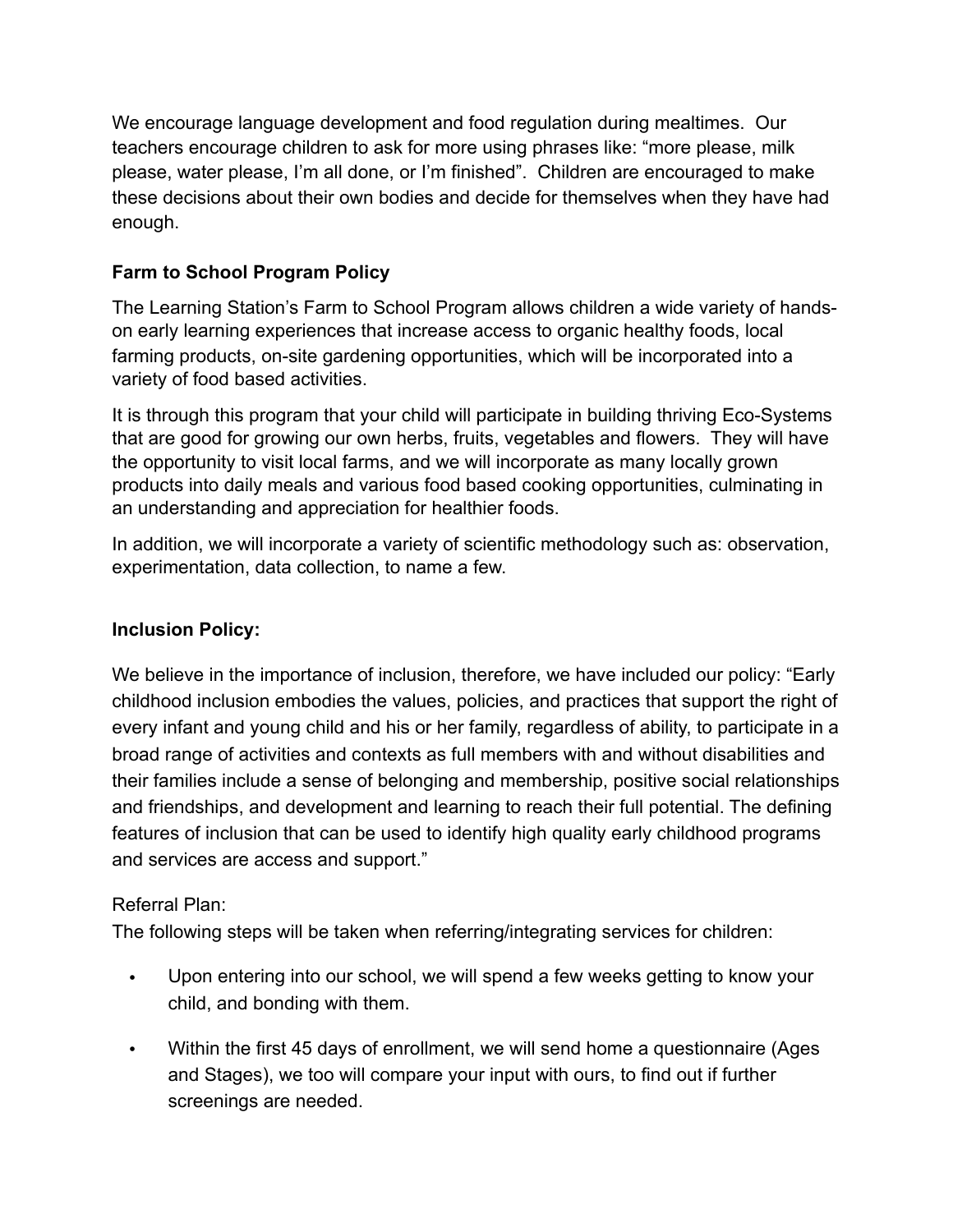- Whether your child needs further assessments or not, we encourage you to set up a parent teacher conference with your child's teaching team!
- During these conferences, we will discuss transitions, progress, concerns, short and long term goals for your child.
- If we determine, that additional services will be needed, then we will make recommendations at this time.
- Permission to move forward will need to be in writing.
- It is our policy to work hand in hand with you, your child, and the agencies in which provide specialized services.

## **Individual Educational Plans:**

If your child has an IEP or is need of one, we request a copy of the IEP in order to better meet the educational needs of your child.

Agencies:

Strawberry Fields: 814-234-6023 Providing Early intervention services, mental health, and people with disabilities.

Base Service Unit: 814-355-6786 They provide a wide variety of services such as:

- Identifies, evaluates, and treats people with mental illness or intellectual disabilities.
- Provides treatment options.
- Provides crisis intervention.
- Provides information on referrals.
- Provides comprehensive prevention, intervention, treatment, and referral services for any person with drug and alcohol use/abuse issues.
- All services are confidential.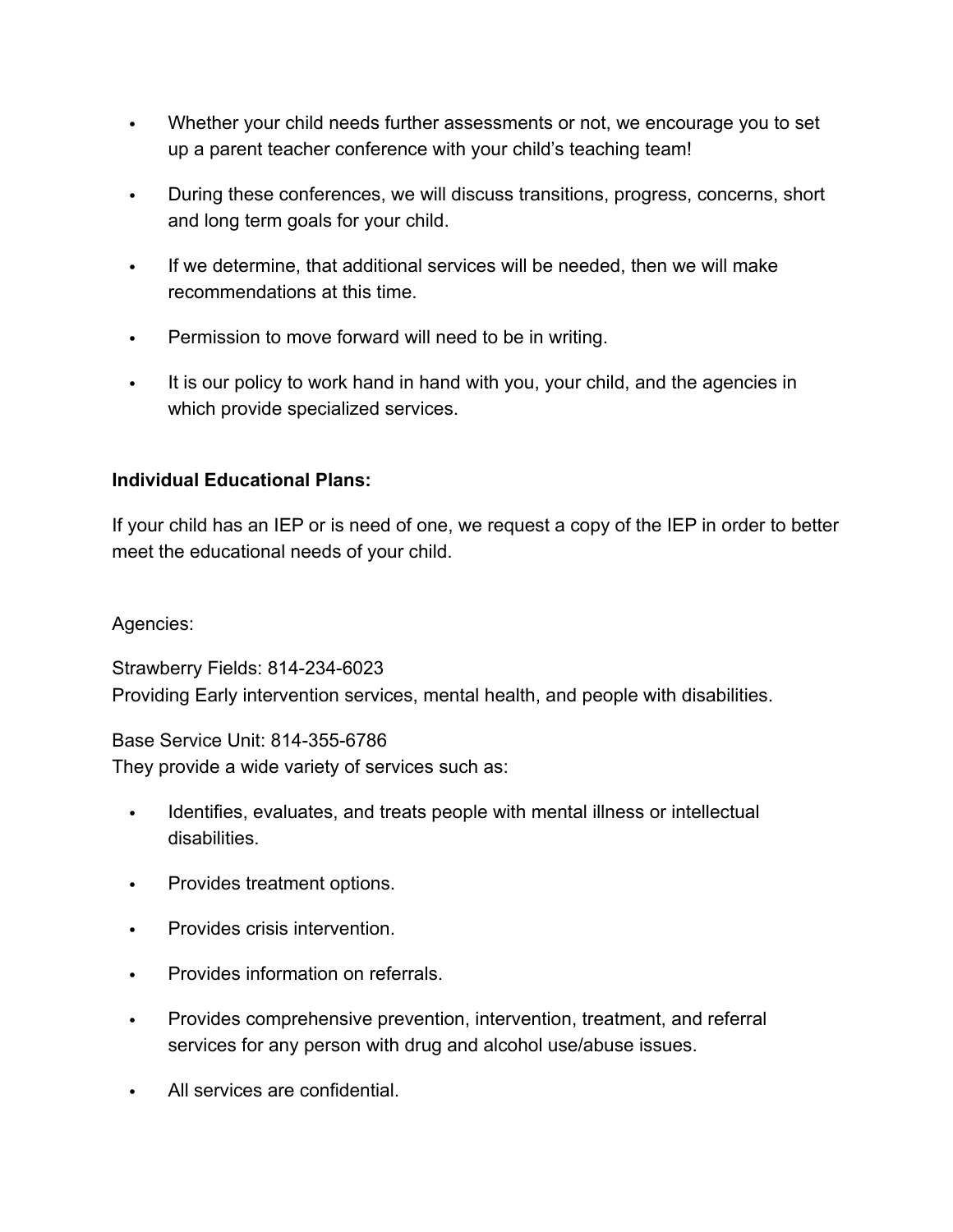## **Expulsions Policy:**

The Learning Station has adopted OCDEL'S position statement regarding Expulsion and Suspension. We want to create positive environments that focus on prevention. Giving children strategies for social negotiation, self control, and opportunities to practice these skills. We want to establish clear, developmentally appropriate consistent rules, expectations, and consequences not only for the children, but staff and parents alike. We will ensure fairness and equality, and will evaluate the strategies necessary. We will also bring in other specialists for input and evaluation.

## Steps:

- 1. We will conduct regular classroom and outdoor observations.
- 2. We will write down information as it occurs.
- 3. We will ask for a conference, in order to discuss appropriate strategies.
- 4. We will be as consistent as possible.
- 5. We will ask you permission for a referral, if problem behaviors cannot be corrected.
- 6. We will meet again once we have exhausted all avenues, we then reserve the right to expel.

## **Late Policy:**

The Learning Station is open from 7:15 a.m. until 5:45 p.m., Monday through Friday, except on Holidays. When you are late, the teachers have no alternative but to wait with your child, therefore, we have instituted a late fee that needs to be be paid directly to the staff members who have stayed with your child.

Late fees:

\$10.00 for the first 15 minutes/per staff member, \$5.00 for each additional 5 minute block/per staff member.

# **Children's Indoor and Outdoor Physical Activity:**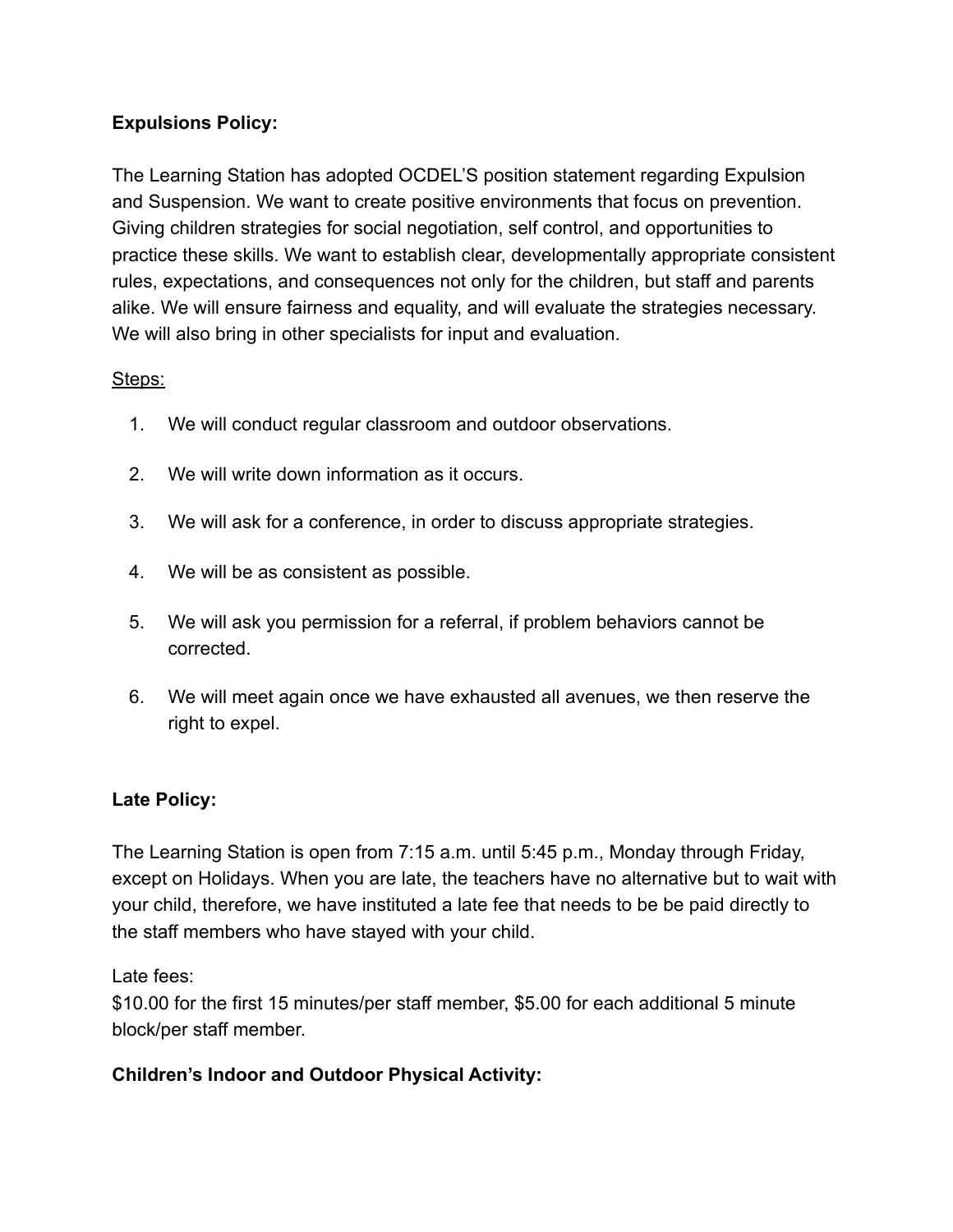Physically active play is important for the health and development of all children. Our program is committed to providing children with opportunities to move throughout the day.

Time:

- We provide children 2 to 5 years old (preschoolers) with at least 120 minutes for indoor and outdoor physical activity every day, and children 1 to 2 years old (toddlers) with at least 90 minutes. As weather allows, we strive to take children outside 3 times per day or more, for a total of 90 minutes for preschoolers and 60 minutes for toddlers. We see the outdoors as an extension of the classroom, so children not only enjoy the outdoors through physically active play, but also through other learning activities. During heavy rain, icy conditions, poor air quality, or dangerous heat or cold, children will stay indoors, but get the same total amount of time for physically active play. Throughout each day, we look for opportunities to keep children moving and limit the amount of time they are expected to remain seated.
- We offer tummy time to non-crawling infants at least 4 times per day. As weather allows, we strive to take infants outside two times per day or more so that they can enjoy the sights and sounds. To help infants build their strength and coordination, we limit the amount of time that infants spend in seats, swings, and ExcerSaucers.

We ask that families support our efforts by dressing children ready for play. This includes closed-toed shoes and clothing that is appropriate for the weather and allows children to comfortably run, jump, and climb, both indoors and out. In the summer, we require children to come to school with sunscreen already applied. If you would like your child to have sunscreen reapplied throughout the day, then we will need to have written medical permission as well as your permission.

## Equipment & Environment:

• We seek to provide a fun and challenging play space that encourages movement and learning. We provide a variety of play equipment (balls, jump ropes, tricycles, etc.), in good condition, both indoors and outdoors. Additionally, books and posters in our classrooms help to teach children about the importance of physical activity. Outdoors, shade is provided and children are given regular opportunities to drink water.